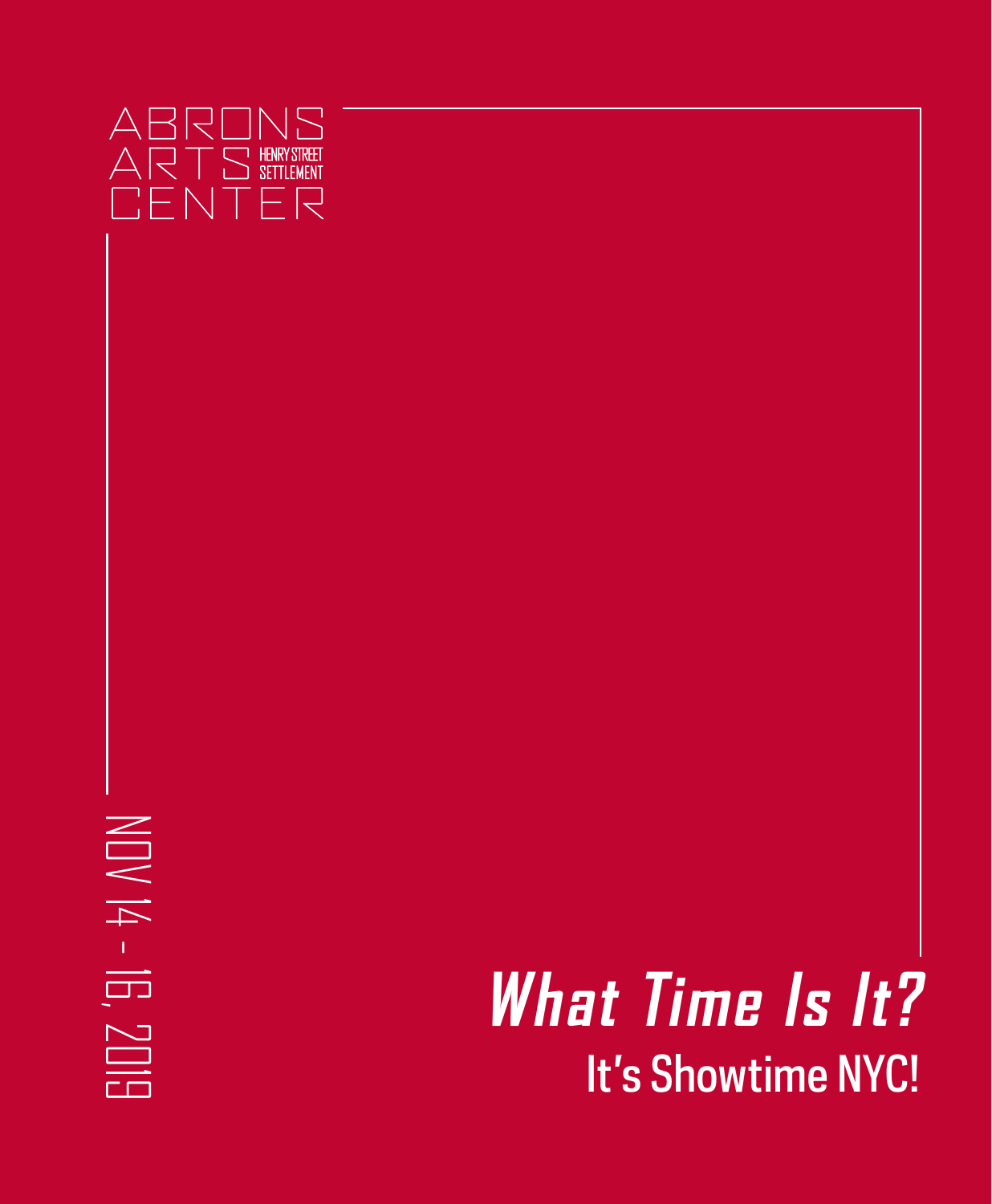ARTISTIC DIRECTION ADESOLA OSAKALUMI

#### CHOREOGRAPHY ADESOLA OSAKALUMI IN COLLABORATION WITH IT'S SHOWTIME NYC!

VIDEO FOOTAGE ANTHONY "LAIDEN" JOHN KASH GAINES

VIDEO EDITING KASH GAINES

**DANCERS** SHANGO "JUNGLE" BARTLEY CHRISTOPHER "VENXM" **BRATHWAITE** QUINN "QU" BROWN JOSEPH "KLASSIC" CARELLA KESTER "FLEXX" ESTEPHANE CHRISTIAN "VOLTAGE" GOODMAN ANTHONY "LAIDEN" JOHN MARLON "QWESCHUN" JONES ISRYEL "TALES" JULES JONATHAN "SOHO" MACDONALD NAZIER "BLESS" MORALES RHEANNA "WIILDKARD" NANCE AUBREY "SKI" PRIMUS LETWAN "SMOOTH" RICKS D'AMANI "MANO" SEALY LUKE "ISO" VALLE IBSAM "LOHSO" VELASQUEZ DANA "LIONESS" WIENER

PRODUCTION MANAGER, *WHAT TIME IS IT?* CHRISTOPHER "VENXM" **BRATHWAITE** 

PROGRAM DIRECTOR, IT'S SHOWTIME NYC! MAI LÊ HÔ

EXECUTIVE DIRECTOR, DANCING IN THE STREETS ERICA RUBEN

*What Time Is It?* features a collaboration between IST Dancers, videographer Kash Gaines and Artistic Director Adesola Osakalumi, inviting audiences to learn more about New York City through the embodiment of our city's own street dance culture.

Brooklyn, Bronx, and Harlem-based dance forms such as flexN, hip hop and litefeet will serve as conduits to address themes of community, family, social justice as well as historical and emotional experiences. Equally raw, energetic and elegant, It's Showtime NYC!'s new production, will use video and street dance movement to share the voices and aesthetic innovations of New York City underground dancers in contemporary performance.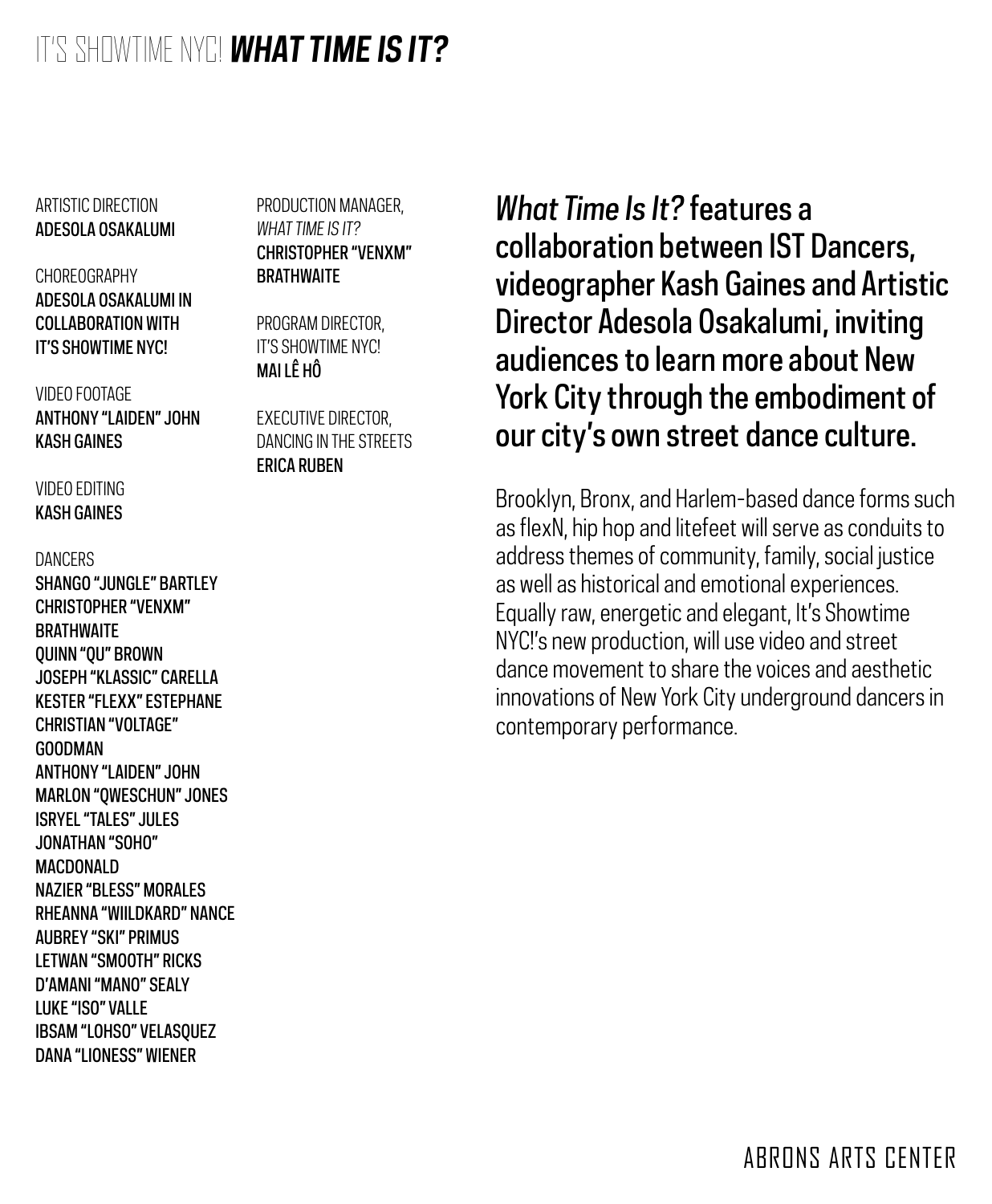## **CAST**

## Adesola Osakalumi

Adesola Osakalumi is an award-winning actor, choreographer, singer, and dancer whose talents have garnered him successes in film, television, and on Broadway. He is perhaps best recognized as lead in the National Tour & 2nd Broadway run of the Broadway hit musical FELA!, which won three Tony Awards. Additional Broadway credits: Equus. Off Broadway: Syncing Ink (The Flea), In Your Arms (Old Globe).

It was through dance that Ade made his first mark on the stage and has come to be regarded as a leader in the world of hip hop dance. He has the distinction of having Co-Created and Co-Directed the Off-Broadway hit *Jam on the Groove*, the first ever hip hop theater production. It received a Drama Desk Award nomination for Best Choreography. Ade is also Co-Founder of the legendary GhettOriginal Productions Dance Company. His work has earned him a Bessie Award and funding from the National Endowment for the Arts. Choreographic credits include the films *School of Rock* and *Marci X*; *Skeleton Crew* at Atlantic Theater, *Centrifugal Force* at Lincoln Center's *Out of Doors* (where he served as Artistic Director/Co-Choreographer); *Eyewitness Blues* for New York Theatre Workshop; *Mister* at the NY Fringe Festival and New York Theatre Workshop; and *Hip Hop Wonderland with Bill Irwin* at The New Victory Theatre. Adesola has also choreographed & danced in several commercials and upfronts for Target, American Express, Panasonic, PBS Kids, Old Navy, ESPN, Fox TV, Advil, Levi 501 Jeans, Halifax Bank, Merck, NV Energy, SAP, and several other companies worldwide.

Movement Director: *Cullud Wattah, Othello*. (The Public Theater) *Good Grief* (The Vineyard Theater): Off-Broadway: *runboyrun & In Old Age* (New York Theater Workshop). As an actor film: *The Cycle, Ibrahim, Sex and The City 2, Crazy Beats Strong, Enchanted, Across the Universe, Idlewild, School of Rock*. TV: "Ice." IG: @ adesolaosakalumi.

### Kash Gaines

Kash is a dancer, host, filmmaker and co-founder of YAK Films. He has been traveling the world filming street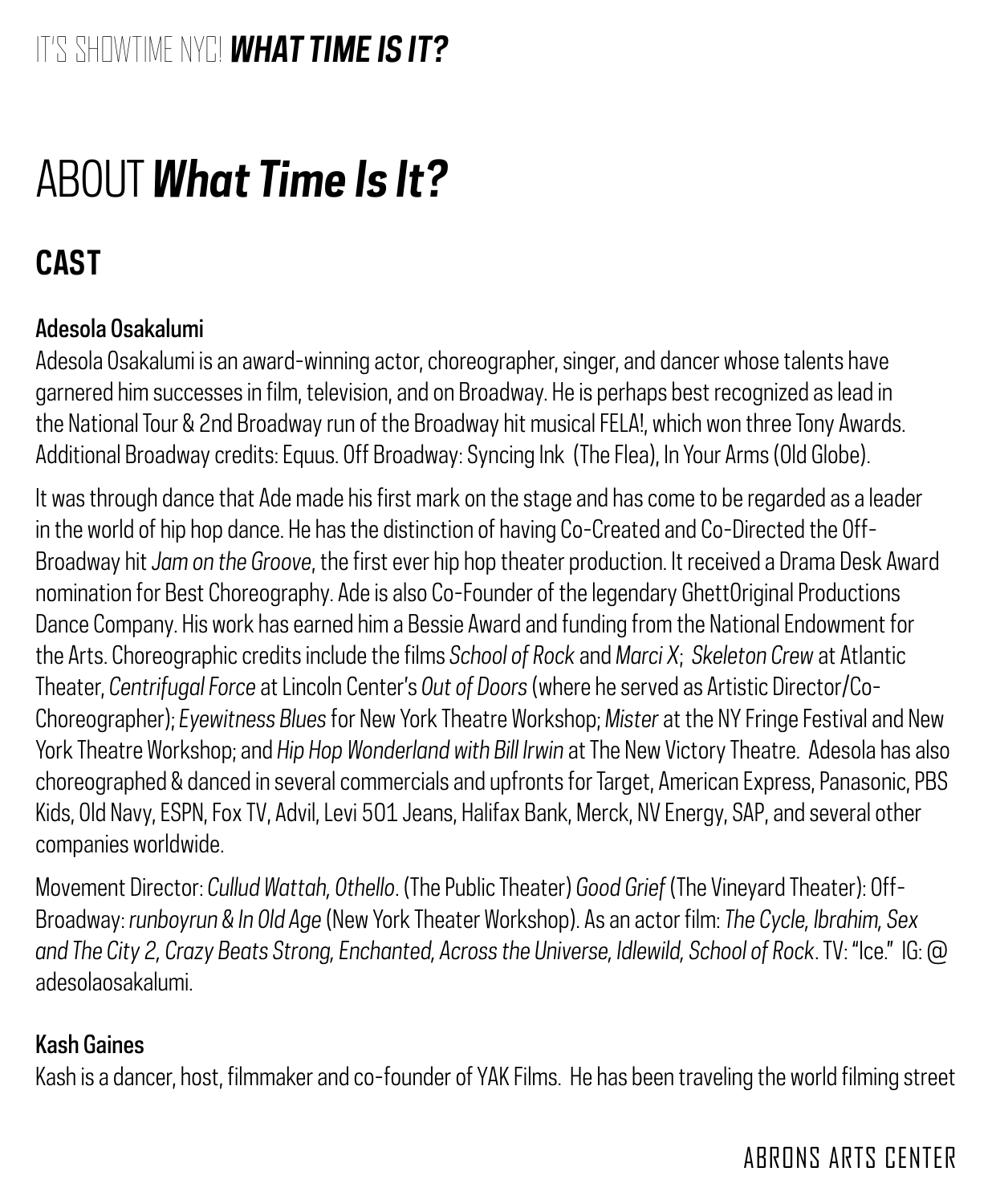dance, studying new dance styles and hosting the "Yak Like You Know" show (YLYK) which features new dancers, original styles, fresh music and epic events. YAK Films is a media crew that covers street dance events worldwide, founded in East Oakland, California in 2008. The original crew met at the Youth UpRising Community Center, where they began working with a local street dance crew called the Turf Feinz. It started when one of their videos commemorating the loss of a dancer's brother went viral online. They then went looking for other street dance styles and events where dancers would battle each other for money, respect and glory. YAK is dedicated to bringing together quality local visuals, up and coming music artists and the best street dance talent to serve a growing global audience. IG: kashofyak.

### Shango "Jungle" Bartley

Shango Bartley, also known as Jungle, is a New York based dancer from North Carolina who specializes in house dance and hip-hop. Winner of Battles House of Exile 2018 at Terminal 5, Behind the Groove Times Square edition, Battle 101, and NYC Jacks to name a few. Using the knowledge he's gained over the years he teaches house and hip hop at numerous domestic and international studios such as EXPG, Peridance, Global Studios, Vigo Studios, and Stylos Dance Academy. Bringing the street to the studio he beautifully combines movement with expression to create a unique and captivating experience. IG: @jung.el.

### Christopher "Venxm" Brathwaite, Tourism/Production Manager for It's Showtime NYC!

Venxm is a 24 year old street dancer out of Brooklyn, New York. He started dancing at the age of 15 in his high school. Venxm has performed in plays under the program called The Possibility Project. He later began street performing with It's Showtime NYC! in Battery Park. Soon after he began to perform with It's Showtime NYC! members at venues such as Jacob's Pillow, the Metropolitan Museum of Art, and Summerstage. Venxm also had the opportunity to teach in both New York and Paris (Lycée Turgot, Lax Studio, Jacob's Pillow, PS10 and MS343). Venxm has appeared on TV and print media platforms, starring in commercials, music videos and international television shows (News 12, Pix 11, the New York Times, & Pizza Dance Commercial). IG: @\_\_Venxm\_\_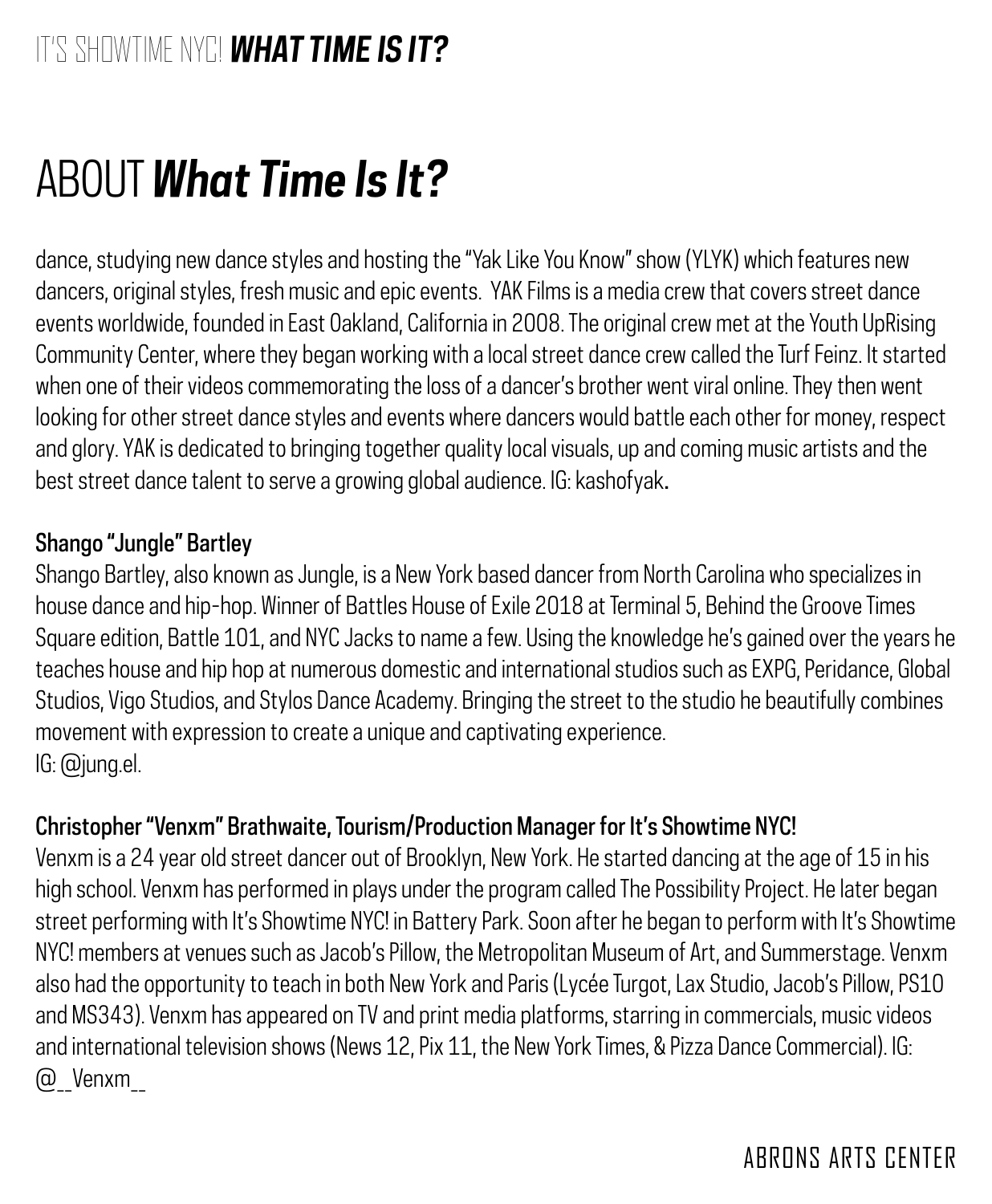## ABOUT *What Time Is It?*

### Quinn "Qu-Tip" Brown

Qu, 27, is a Litefeet dancer, who started dancing when he was at Martin Luther King Jr. High School in Manhattan. After school, he went to CityKids Foundation, a program for social services and the arts in TriBeca. This is where Qu started taking dance seriously - litefeet and bonebreaking/contortion specifically. Other dancers taught him how to train, in the generous, sharing spirit that is part of the hip-hop community. Qu danced in battles and on the trains 20 to 30 hours a week, while studying graphic arts at the Borough of Manhattan Community College in TriBeCa for 1 ½ years. He joined Team Rocket, and the Breakfast Club, a Litefeet organization, where he met dancers he had first seen on YouTube, like Chrybaby, Esolo, Mr Jones, Swiss etc. A friend named Bad Day introduced him to It's Showtime NYC!, and for the past five years, Qu also teaches hip-hop classes to first through fifth-graders, as part of an after-school program under New York City's Department of Health. He also does catering, and is the father of a little girl, now 3. For Qu, dancing is a way of life. IG: @makaveli\_qu.

### Joseph "Klassic" Carella

Klassic grew up in the streets of Brooklyn, NY. He strives to make a difference within the community as well as the world. With the style formally known as "Flexn" (a Reggae/ Dancehall based style that was created in Brooklyn), he has premiered in shows such as So You Think You Can Dance, Showtime at the Apollo, Breakin Convention (2015 & 2017), Coachella: Beyonce, World Of Dance, Alvin Ailey, Park Avenue Armory, Circus du Soleil and many many more. Bringing this style to different platforms has enabled him to reach well beyond his limits. This is just the beginning for him as he plans to become greater at his craft & inspire "Flexn" around the world. IG: @klassiccarrellaofficial

### Kester "Flexx" Estephane

Flexx is an all-styles freestyle dancer and hip-hop choreographer from Brooklyn, New York. He started his dance journey in 2008 at the age of 15 in high school. During the years of 2011-'14 Flexx used his skills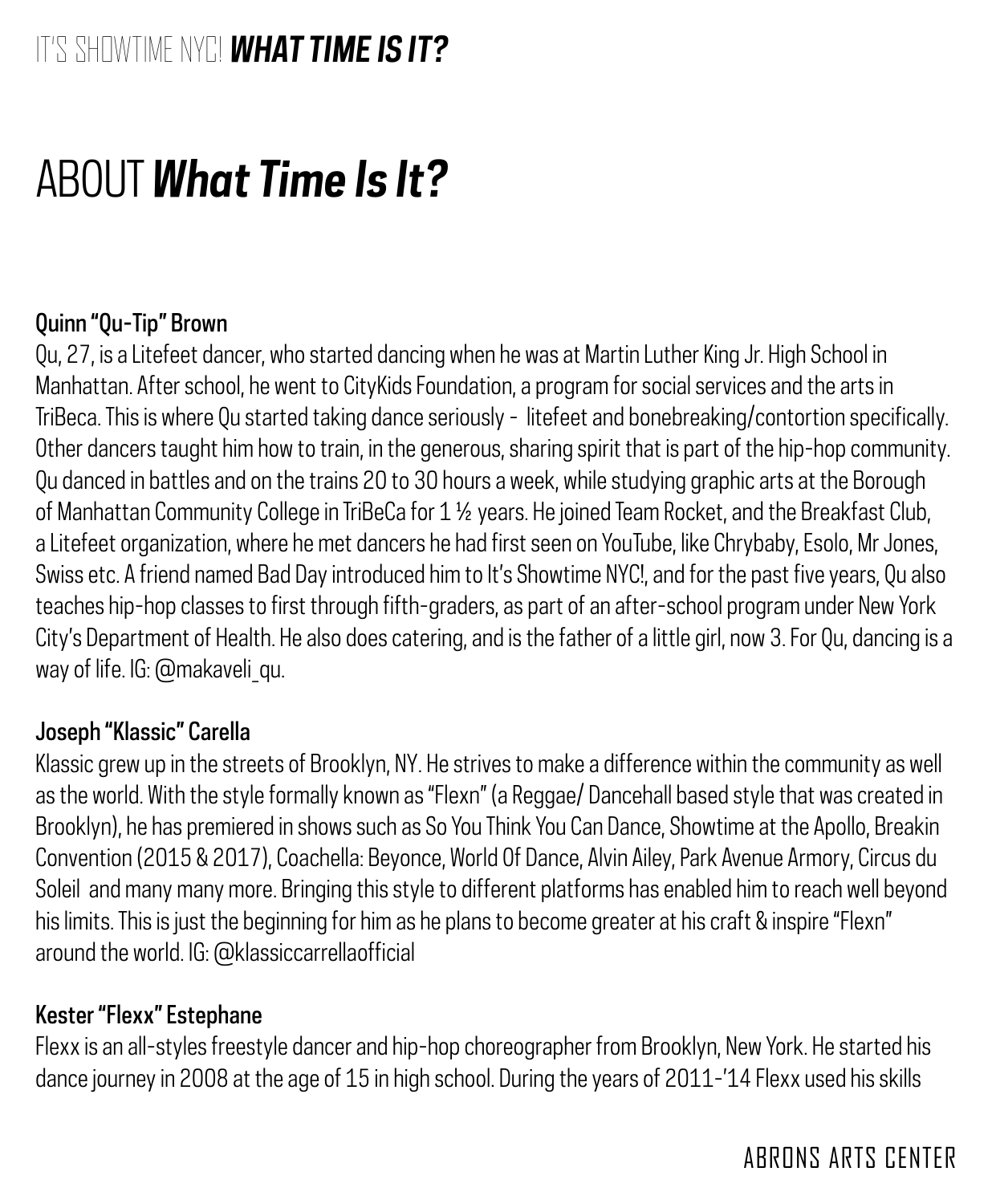and knowledge of dance to curate performances on his own and then with his dance crew Stylz Enuff (All Stars Talent Network, Brooklyn Museum First Saturdays). Flexx along with Stylz Enuff joined It's Showtime NYC! in 2015 as street dancers to the program. Since 2016, Flexx has been leading most of the practices for IST performances and speaking on behalf of It's Showtime NYC! as a representative of the worth of the program and the improvements it has made on his life. Some of his work since joining IST include a short film done by Brandon Bloch and Tim Sessler titled *Erosion*, has a mainstay with Little Cinema at the House of Yes, performed at Summerstage, El museo Del Barrio, NYC Supreme Court House, River to River Festival, Crossing the Lines Festival, Boogie on the Boulevard, Jacobs Pillow, FIAF and most recently The Metropolitan Museum of Art. IG: @Flexx\_wit2x

### Christian "Voltage" Goodman

Christian Goodman, also known as Voltage, 27 years old, was born in New Orleans, LA. Voltage has been a hip hop freestyle dancer for almost 15 years. He has performed in talent shows, dance battles, freestyle cyphers, and even applied his freestyle dance talent for company advertisements. Voltage also has creative choreographic experience from working with local music artists in cities such as Houston, Atlanta, and New York City. When performing, Voltage shows off a unique skill in speed and control, while alternating between the rhythm of lyrics and sounds that stand out in music. Giving audiences the impression that he is dancing the way electricity flows within music. IG: @Voltagegoodman.

### Anthony "Laiden" John

Originating from Brooklyn, New York, Anthony John also known as "Laiden" is a multi-styled dancer with training in hip-hop, popping, and flexing. Laiden has been a dancer in It's Showtime NYC! since 2015. With the group, he has performed at SummerStage NYC, Times Squares Art Alliance as part of the Crossing The Line Festival, The Metropolitan Museum of Art, Jacob's Pillow, the Barnes Foundation, Gibney, Weeksville Heritage Center with Faustin Linyekula & Moya Michael, The Kitchen with Nora Chipaumire, the NYS Civil Court, Roberto Clemente Plaza, the Bronx Museum of the Arts, Museo Del Barrio, among others. Laiden had the opportunity to travel to Paris for a street dance exchange at La Place - Centre Hip-Hop in late 2017. He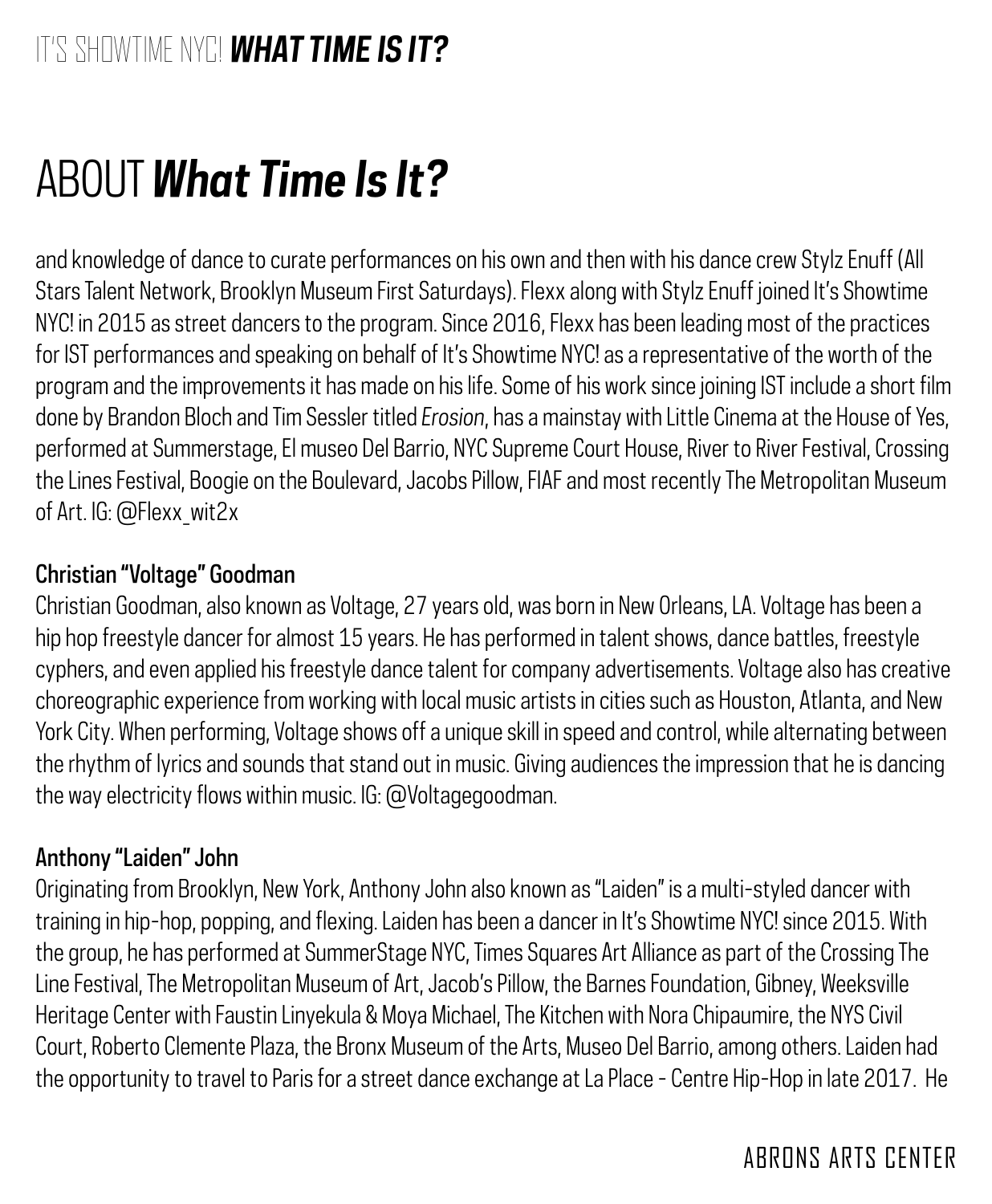## ABOUT *What Time Is It?*

is also a member of the Brooklyn-based dance crew "StylzEnuff". IG: @Laiden of sedc.

### Marlon "Qweschun" Jones

Qweschun is a 21 year old Brooklyn, New York native who has many styles capped by the main style of waving. He has danced with YouTube at Rockefeller Center, at Jacob's Pillow, the Barnes Foundation, SummerStage, the Metropolitan Museum of Art, Weeksville Heritage Center with Faustin Linyekula & Moya Michael, The Kitchen with Nora Chipaumire, among other notable performances. He is an ICAT alum at Gibney Dance. IG: @Qweschun.

### Isryel "Tales" Jules

Currently 24 years old, Tales started dancing in high school at age 16. During that time he performed at the John F. Kennedy Center for the Performing Arts in Washington, DC for 3 consecutive years for DC Capps choreographed by Shawn Cosby. He came to NYC when he was 18. Since then he has joined the dance company It's Showtime NYC! with which he has performed in festivals such as The Crossing the Line Festival, Jacob's Pillow, SummerStage. In 2017, he also performed with Faustin Linyekula for the royal family in Amsterdam at the "Prince Claus Awards." He also traveled to Paris to train and perform at Centre National de la Danse. With IST, Tales has performed at the NYS Civil Court, and has been an artist in residence at Gibney Dance Center and currently the Metropolitan Museum of Art. During this time he created his own dance style called "Spiritual Empathy" which is his own personal style of dance. IG: @Tales\_ptg.

### Jonathan "Soho" Macdonald, Social media manager for It's Showtime NYC!

Jonathan Macdonald, a flexN dancer also known as "Soho" began his dancing career 6 years ago. Born and raised in Brooklyn, NY he was inspired by the many street dance styles and cultures. In his 6 years as a professional dancer, he has won over 20 battles, including 10 national battles (including World Of Dance 16', World Of Dance 18', Battlefest, Off The Grid, Round of flamez, Drip Boston tournament). He has also toured internationally, performing in four different countries (China, Japan, Trinidad and Brazil) where he has taught workshops and classes in his style, known as FlexN.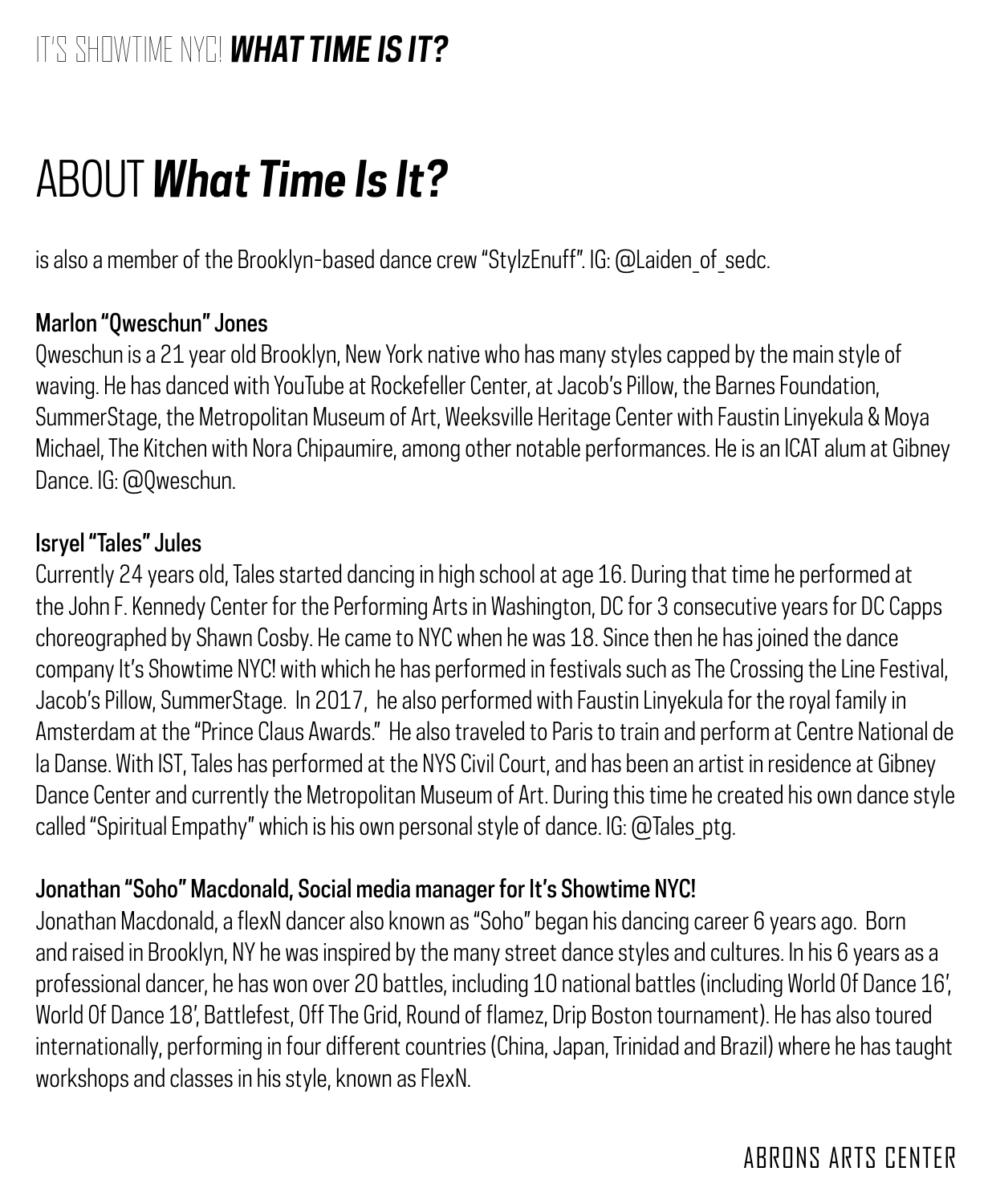Since joining It's Showtime NYC, Soho has danced at venues and festivals such as Jacob's Pillow, the Barnes

Foundation, Gibney, Ocupacao Demistifique (Rio), Weeksville Heritage Center with Faustin Linyekula & Moya Michael. Soho's signature technique is characterized by tutting, gliding, body movement, and bone breaking. He has been influenced by dancers and friends such as Story Board P, Strobe, Intricate, Krow, Havoc, Bones, and Tee Dot. Push past your limits. IG: @Highlife\_soho.

### Nazier "Bless" Morales

For Bless, a 19 year-old Brooklyn native, dancing is profoundly personal. Bless first started dancing when he was 12, in a friend's backyard. He danced in middle school and began to find his style. He now specializes in the FlexN subgenre called Get Low. With IST, Bless has had the opportunity to perform at Jacob's Pillow, The Metropolitan Museum of Art, SummerStage, Madison Square Park, the Bronx Museum of the Arts, Weeksville Heritage Center, Gibney, the Barnes Foundation. Lately you may have seen him on Times Square billboards for a NYC Marathon promotional video. IG: @world\_of\_bless.

### Rheanna "Wiildkard" Nance

Rhea Nance, Associate Administrative Director of It's Showtime NYC!, also known as "WiildKard," grew up in Chicago where she attended school and began her foundation in boogaloo, Chicago house, New Jack Swing and juke. When she was 19, classic movies like "Beat Street" and "Breakin" inspired her to move to New York. Later she would join a street dance team 'hitting' in Union Square. She used the money to earned her Associates in Healthcare. In 2017, she put all her efforts into her dance career and serving the needs of "IST." Since then her resume has grown tremendously. Her most noteworthy accomplishments and performances were in Paris teaching and exchanging American Dance Culture at various events, Jacob's Pillow, Weeksville Heritage Center with Faustin Linyekula & Moya Michael, SummerStage, The Kitchen with Nora Chipaumire, DiP artist in residence at Gibney Dance Studio, and serving a key role as the sole female performer at "IST's" ongoing MET performances dancing in replica armor. IG: @\_Wiildkard\_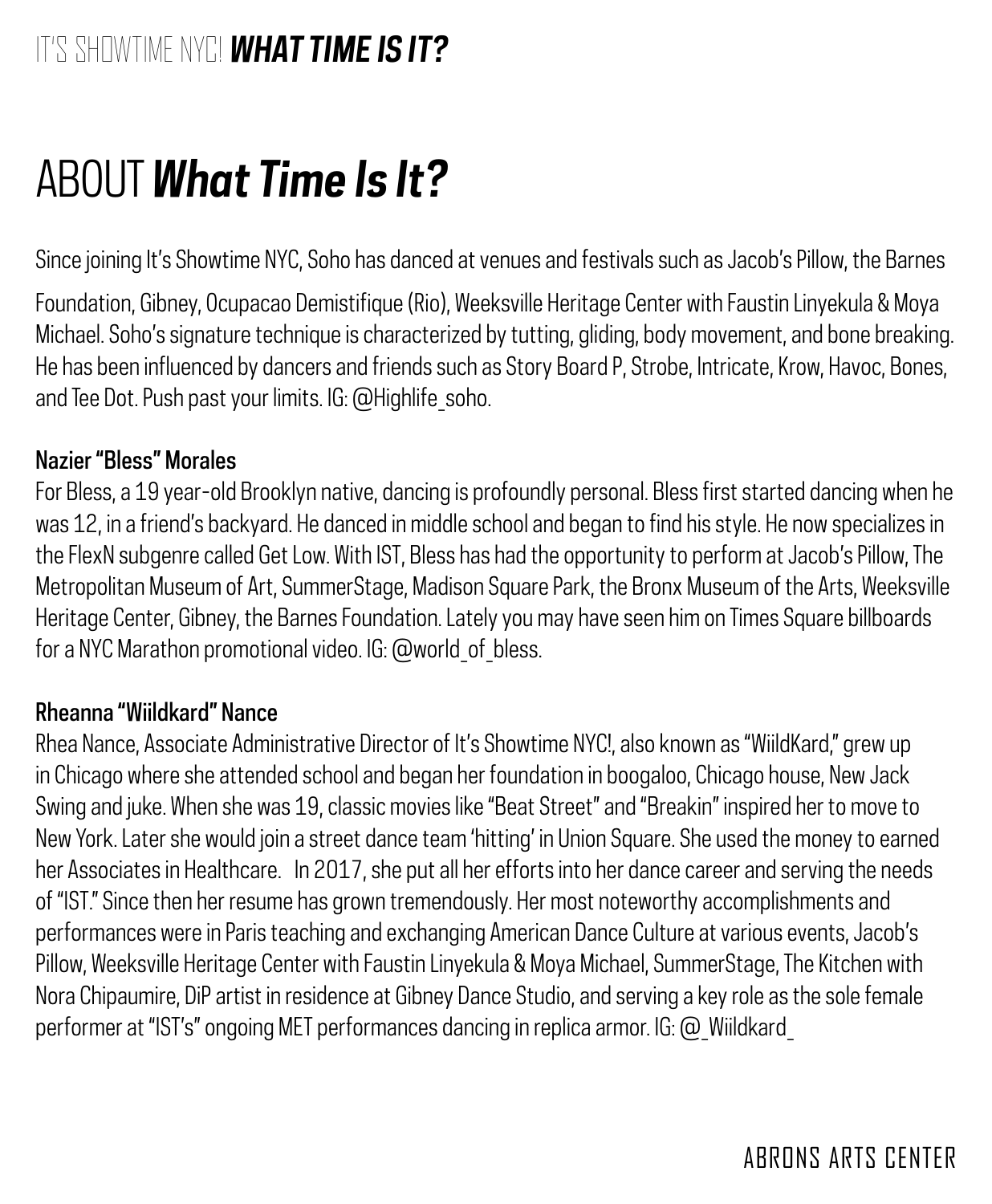## ABOUT *What Time Is It?*

### Aubrey "Ski" Primus

Ski is not just a nickname. It signifies the way he wants to dance, with the effortless, gliding movements of a downhill skier or snowboarder. The Brooklyn-based dancer specializes in FlexN, a style derived from Jamaican bruk-up. Ski has been dancing ever since he was a boy, despite his parents' disapproval. His mother could not see how he could support himself dancing. He made money by doing demolition and construction, and now sells clothing, does online trading in currencies, and has had a few modeling gigs. Since joining It's Showtime NYC! In 2018, Ski has had the opportunity to perform at the Red Hook festival, The Metropolitan Museum of Art, Gibney, Abrons Arts Center, and has been seen on Times Square billboards for a New Balance collaboration with the NYC Marathon. Ski would like to see everyone dance: "If you can walk, if you can laugh, you can dance". IG: @k\_zoe\_prime.

### Letwan "Smooth" Ricks

Letwan Ricks also known as Smooth was born in Manhattan and raised in Brooklyn NYC. He specializes in a Jamaica-inspired dance style called Flexin. Letwan did his first performance in Von King Park in 2012. In 2013 he decided to travel to dance competitions to test his skills against the best in the country. Soon after Letwan became a street performer. In 2016 he got introduced to It's Showtime NYC!, a program that provides professional development and performance opportunities to street and subway dancers. With them, he has performed as a dancer and emcee in free public performances in city parks, festivals, museums, schools, and community centers throughout New York City such as the Metropolitan Museum of Art, SummerStage, FIAF, Madison Square Park, Bronx Museum of the Arts. In September 2017, he was in residency with Congolese and South African choreographers Faustin Linyekula and Moya Michael for performances at Weeksville Heritage Center and Roberto Clemente Plaza as part of Crossing the Line Festival. Letwan also teaches adults, and youth in detention centers around NYC. IG: @Smooth540.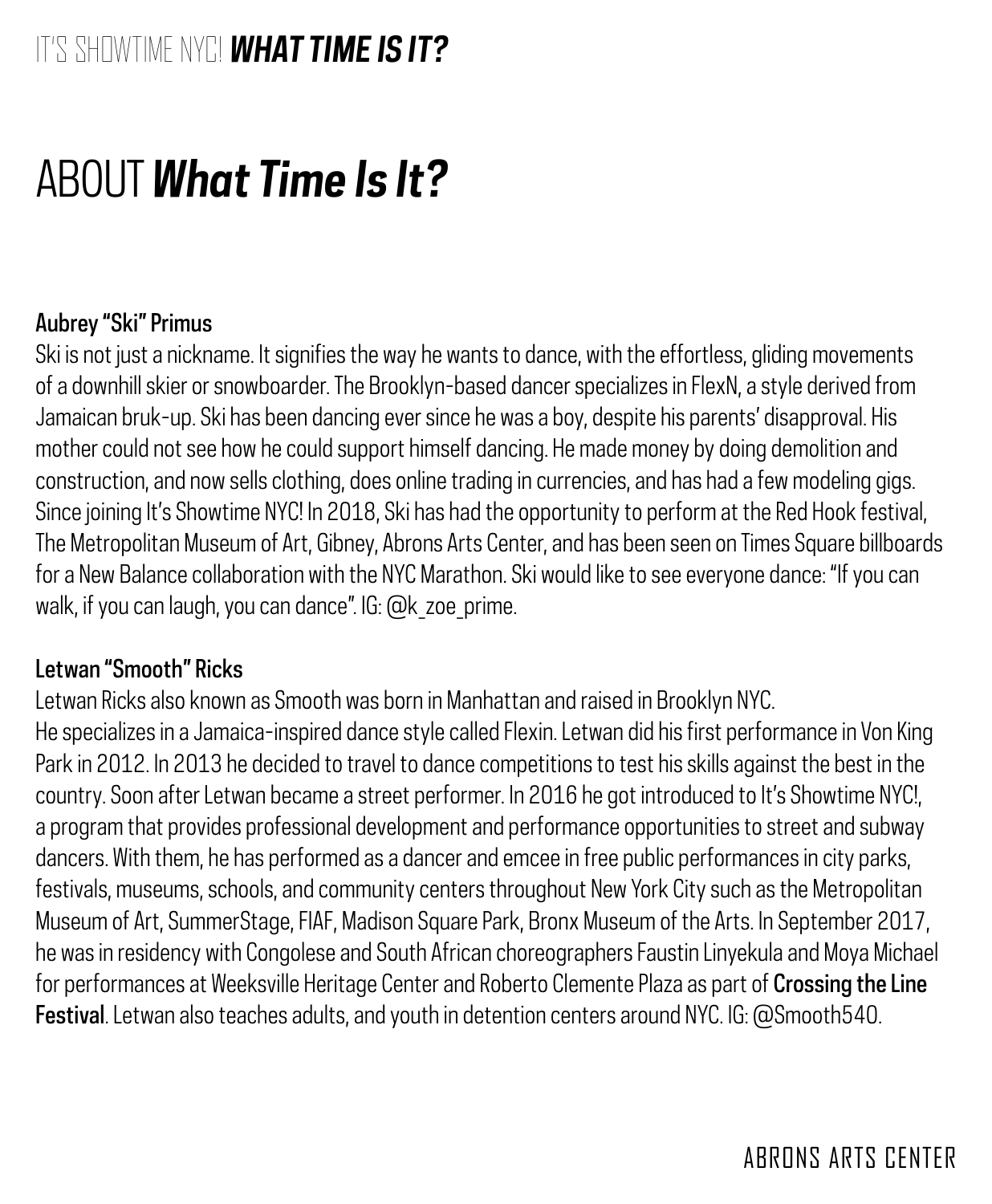## D'amani "Mano" Sealy

D'amani Sealy is a 21 year old member of It's Showtime NYC! He started taking dancing seriously at the age of 17. Before joining IST, D'amani performed with The Possibility Project, a program that brings together young people from all five boroughs of New York, to perform plays showcasing the side of teenagers lives that wasn't being spoken about in their own lives until they came to the stage, so that those unknown feelings could be expressed in a positive way. Being on stage became a new love that D'amani continued to nurture while being apart of IST, performing in festivals and venues all across New York (Bronx Museum of Arts, Times Square), in Philadelphia (Barnes Foundation), and in Massachusetts (Jacob's Pillow). He cherishes not only the performance opportunities but also the Q&A that sometimes take place after the show, as an additional way to connect with the audience with honesty and authenticity. IG: @dimthelightssss.

### Luke "Iso" Valle

Luke Christopher Valle Aka (iso) is a dancer from Brooklyn NY with a variety of styles such as brukup, flexn, etc. He first started dancing when he was five years old. When Luke was thirteen years old he began watching Les Twins dance to learn the new style of hip hop. Luke then met up with some friends after a competition in Manhattan called NY LINK. A few months later Luke joined a company called It's Showtime NYC! in 2017, and he began his career with the style of flexN, which originates from the streets of East NY. Luke has performed in The Met Museum and has participated in many competitions such as the NY Link competition. IG: @Iso\_the\_gr8.

### Ibsam "Lohso" Velasquez

LOHSO is a hip-hop dancer, and aspiring record producer. He was born and raised in the 'boogie down Bronx', as a result he was exposed early on in life to hip hop culture. He is now a veteran member of a "LiteFeet"dance crew known as 'BrotherHood'. Lohso has performed in various events and venues such as the "Harlem Eatup! Festival", the "Brooklyn Hiphop Festival", and performing numerous times at the "Exile Professional Gym" (EXPG). LOHSO is also a pioneer of the Harlem based dance style known as 'LiteFeet', and has been sharing knowledge of his culture with everyone he meets and has traveled around the US,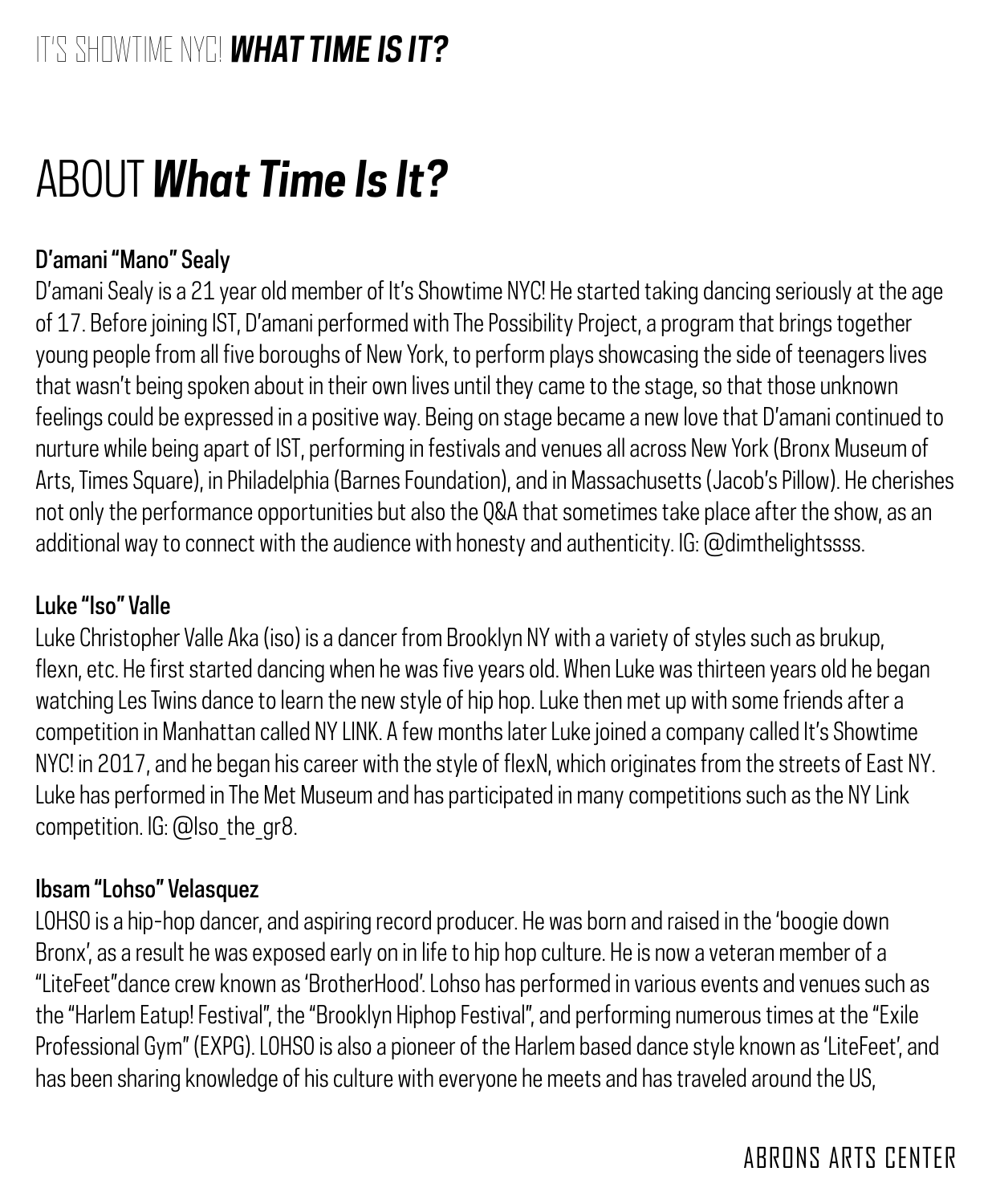performing and teaching classes in states such as: Indiana, Iowa, Wisconsin, and Michigan. LOHSO has recently taken an interest in music production and is being taught by a culturally notable Litefeet producer 'BSNYEA'. Both are currently collaborating on new projects to prospectively produce numerous new litefeet tracks to add to the massive library of litefeet music being produced today. Today he is one of It's Showtime NYC's newest members as he continues working hard to make his dream a reality. IG: @1ohso.

### Dana "Lioness" Weiner

Dana "Lioness" Wiener is a New York City based dancer, choreographer, Creative & Movement Director. She has been passionate about dance all her life beginning training at a young & eventually leading her at fourteen to Joffrey Ballet School's Jazz & Contemporary Program & at seventeen to LA based company Dana Foglia Dance's three month mentorship program. She has intensity trained in a variety of classical, modern, post modern, jazz, improv & street styles as well as dance history, acting, & composition. Currently Lioness has been focusing her time on exploring her freestyle while training in a variety of street styles but primarily hip hop & krump, as well as battling. She has worked with the choreographic likes of Jonna Numata, Lauren Cox, Tweet Boogie, Soraya Lundy, & Frankie "Francoth3artist" Gordils to name a few. She has also assisted the likes of Lauren Cox, Emily Buffard, Joanna Numata, Miguel Zarate, Frankie "Francoth3artist" Gordils, & Brian Henry "Hallow Dreamz" to name a few. She has worked with artists such as Ariana & The Rose, A-Boogie Wit Da Hoodie, Lil Mo, Lion Babe, Trey Songz, & 50 Cent as well as brands like Swarovski, Golden Goose, & Foot Locker to name a few. She is also a member of Hallow Dreamz's Dreamz Fam (where she holds the title of "Lady Hallow") & of a new New York City based crew The VSCENDVNTS. Most recently, Lioness battled at Red Bull Dance Your Style Boston & the National Finals in Las Vegas. She hopes to inspire other young girls to krump & get into the battle scene. IG: @dana\_lioness.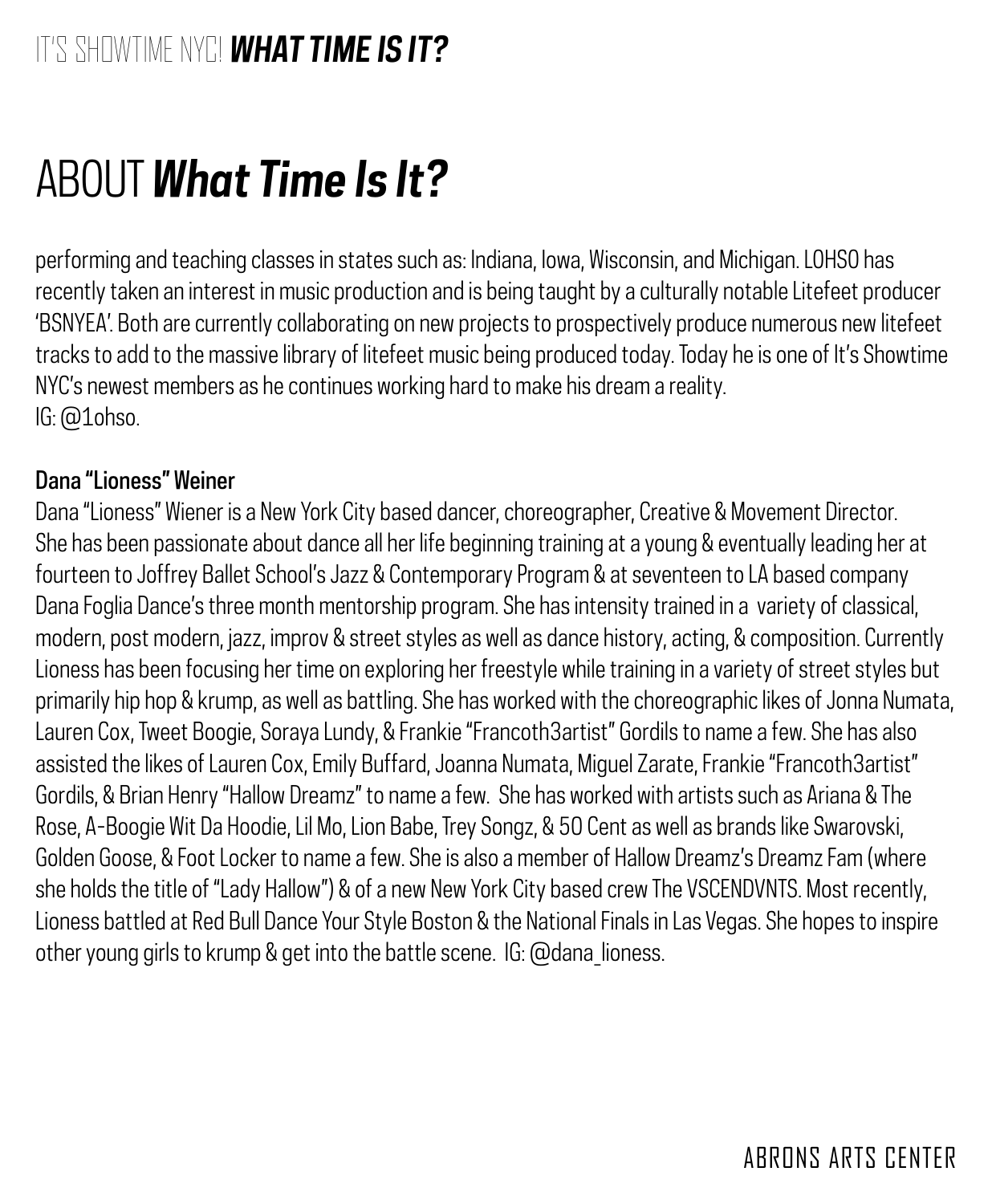## **CREW**

## Mai Lê Hô, Program Director, It's Showtime NYC!

Mai Lê is an arts educator, choreographer, dj, curator who relocated to Brooklyn in 2009. As a dancer in Rennie Harris PureMovement, Passion Fruit Dance Company and Theo Parrish Live Band, Mai Lê has performed and/or taught in Japan, Vietnam, Brazil, Democratic Republic of Congo, Canada and across Europe and the USA. In 2015 Mai Le founded LayeRhythm, a monthly jam session that brings live musicians to collaborate with street/club dancers (representing flexN, litefeet, house dance, Chicago footwork, Detroit jit, locking…). The NY Times says of LayeRhythm… "Imagine an improv comedy show where dancing, not laughs, is the currency. Then imagine a musicians' jam session where the band is compelled to keep the dancers' pace instead of the other way around...what's distinct about LayeRhythm is the way it bridges the two groups with crowd participation."

In 2012-2014 Mai Lê co-produced the USA division of Juste Debout, the international street dance competition that brings highly developed dancers to audiences worldwide. Currently, Mai Lê is the Program Director of It's Showtime NYC!, a program that celebrates NYC street culture and provides performance and professional development opportunities to street and subway dancers. @MaiLeGrooves.

### Erica Ruben, Executive Director, Dancing in the Streets

For 10 years Erica was the Executive Producer of Central Park SummerStage where she launched a dance commission program, global culture education and electronic music series. She produced hundreds of free public programs featuring modern and street dance forms, American and world music, opera, performance art, spoken word and children's programs to millions of New Yorkers. After SummerStage, Erica produced a multi award-winning nightclub party Deep Space, for 15 years which brought together dj's, live musicians, poets and dancers in a unique format. Currently, Erica is the Director of a new foundation in support of house music, dance and culture. She has lectured extensively worldwide, and recently completed a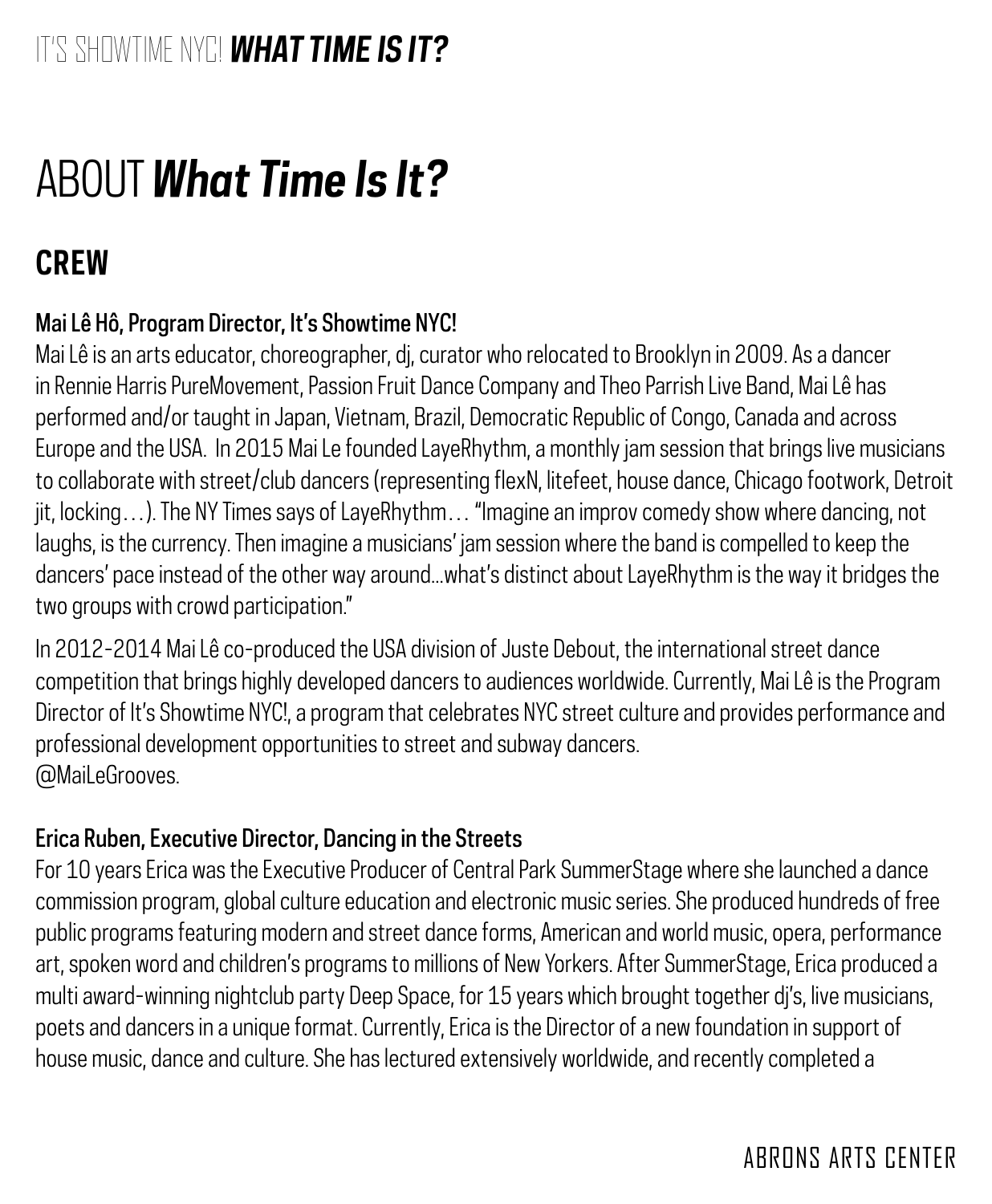certificate in Creative Placemaking, with a focus on NYC's nightlife. She has a BA with honors from Vassar College with a major in Film/Drama.

### It's Showtime NYC!

It's Showtime NYC! (IST) celebrates New York City street culture and provides performance and professional development opportunities to street and subway dancers as a legal alternative to dancing in subway cars.

It's Showtime NYC! in only its 4th year of activity with now more than 35 members, has become one of the largest street dance companies in New York City. A program of Dancing in the Streets to celebrate New York City street culture, the group provides performance and professional development opportunities to street and subway dancers as a legal alternative to dancing in subway cars. Led and managed by the dancers themselves, It's Showtime NYC! has created a number of pieces and commissioned major new works from international dance makers such as Anne Nguyen (Paris) and Faustin Linyekula (Congo). The group recently was resident at the MET Museum's 2018-2019 #MelLiveArts season, and has been invited to perform at Summerstage, Jacobs Pillow, The Civil Court of New York State, Crossing the Line Festival, Barnes Foundation, Madison Square Park, The South Bronx Culture Trail, Bronx Museum of the Arts, River to River Festival, Times Square, Weeksville Heritage Center and the Roberto Clemente Plaza. They performed the inaugural season of the Shed in August. Program members participated in cultural exchanges at La Place - Centre Culturel Hip-Hop and Centre National de la Danse (Paris), and in Rio de Janeiro for Ocupação Desmistifique. In 2018 dancers were Gibney's DiP Artist-in-residence.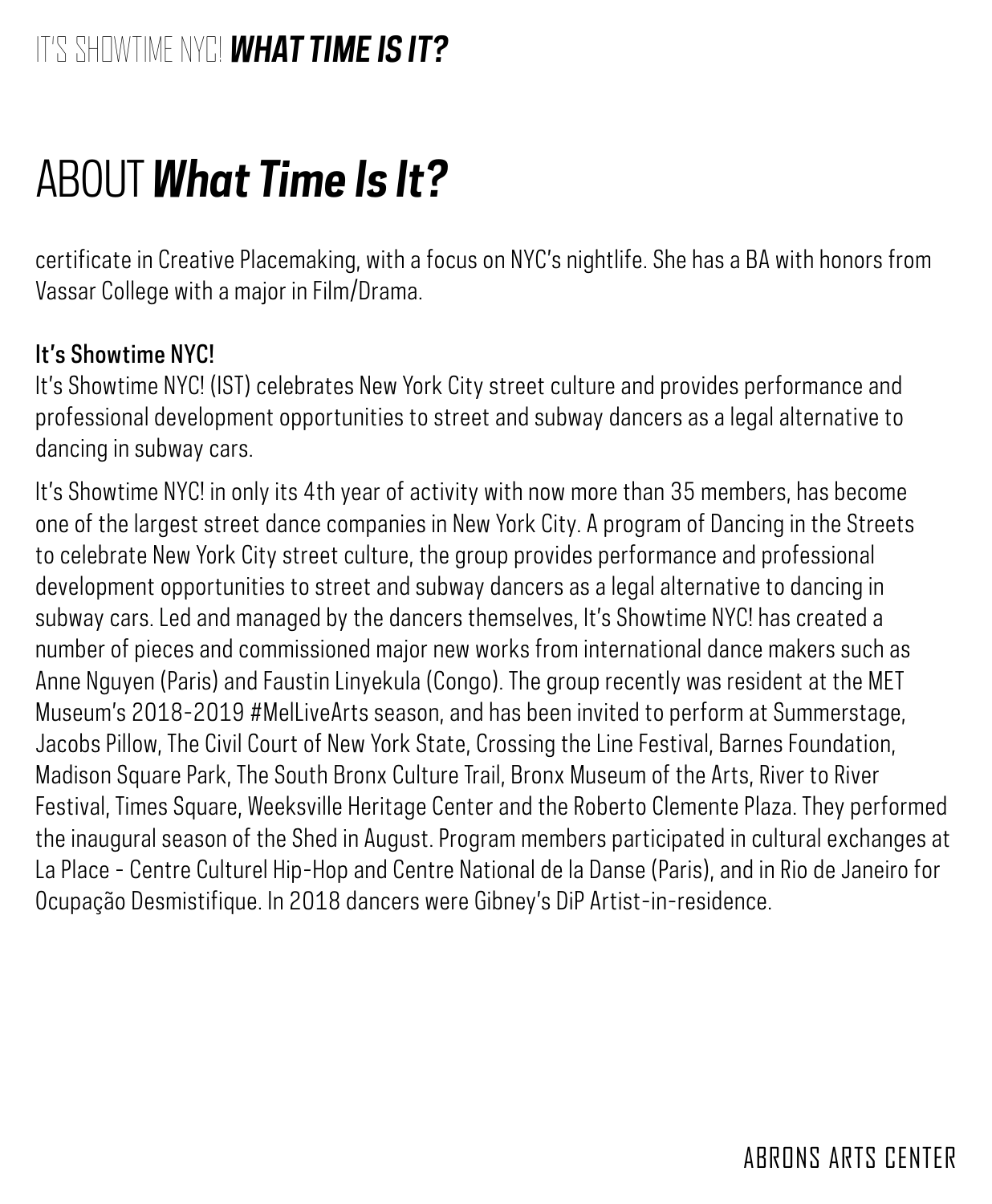## *What Time Is It?* FUNDING

*What Time Is It?* is presented by Abrons Arts Center and was created with support from the Abrons Arts Center through the Jerome Foundation AIRspace Residency Program. It is performed by It's Showtime NYC!, a program of Dancing in the Streets, developed in partnership with the Mark Morris Dance Center, with funding from the New York City Department of Cultural Affairs, the Mertz Gilmore Foundation, Puffin Foundation and the Shelley & Donald Rubin Foundation.

It's Showtime NYC! is supported, in part, by public funds from the New York City Department of Cultural Affairs, in partnership with the City Council.

The 2019-2020 Season at Abrons Arts Center is supported, in part, by generous grants from the Howard Gilman Foundation, the Mertz Gilmore Foundation, the Harkness Foundation for Dance, the Jerome Foundation, the Scherman Foundation, and other generous Henry Street Settlement funders. This program is also supported, in part, by public funds from the New York City Department of Cultural Affairs and support from the New York State Council on the arts with the support of Governor Andrew M. Cuomo and the New York State Legislature.

## *What Time Is It?* SPECIAL THANKS

Many thanks to Kevin Wolfe, Ellen Gesmer, Victoria Rosenwald, Christina Hayes, Allan Lans, Geri Palast, Samir Hall, Jared Fischer, Lynn Wichern, Aviva Davidson, Joel Scott, Danni Gee, George Sanchez, Rennie Harris, Elise Bernhardt, Gina Ferrara, Jimmie Briggs, Brian Polite, Simon Dove, Michael Brady, Ladan Hamidi-Toosi, and Assistant Commissioner Kathleen Hughes for their unwavering guidance and support. Our deepest appreciation goes to the Abrons Arts Center staff for all the warmth and support they provided us the past few months.

## *What Time Is It?* CONNECT

#itsshowtimenyc #whattimeisitist #ISTatAbrons #DanceShowsNYC #DanceCrewsNYC #AbronsInTheStreets @itsshowtimenyc https://www.facebook.com/itsshowtimenyc/ @dancinginthestreets https://www.facebook.com/dancinginthests/

For Booking and Press inquiries contact: Erica Ruben, Executive Director, Dancing in the Streets -- erica@dancinginthestreets.org



[ABRONS ARTS CENTER](http://www.abronsartscenter.org/on-stage/shows/alex-romania-klutz-world-premiere)